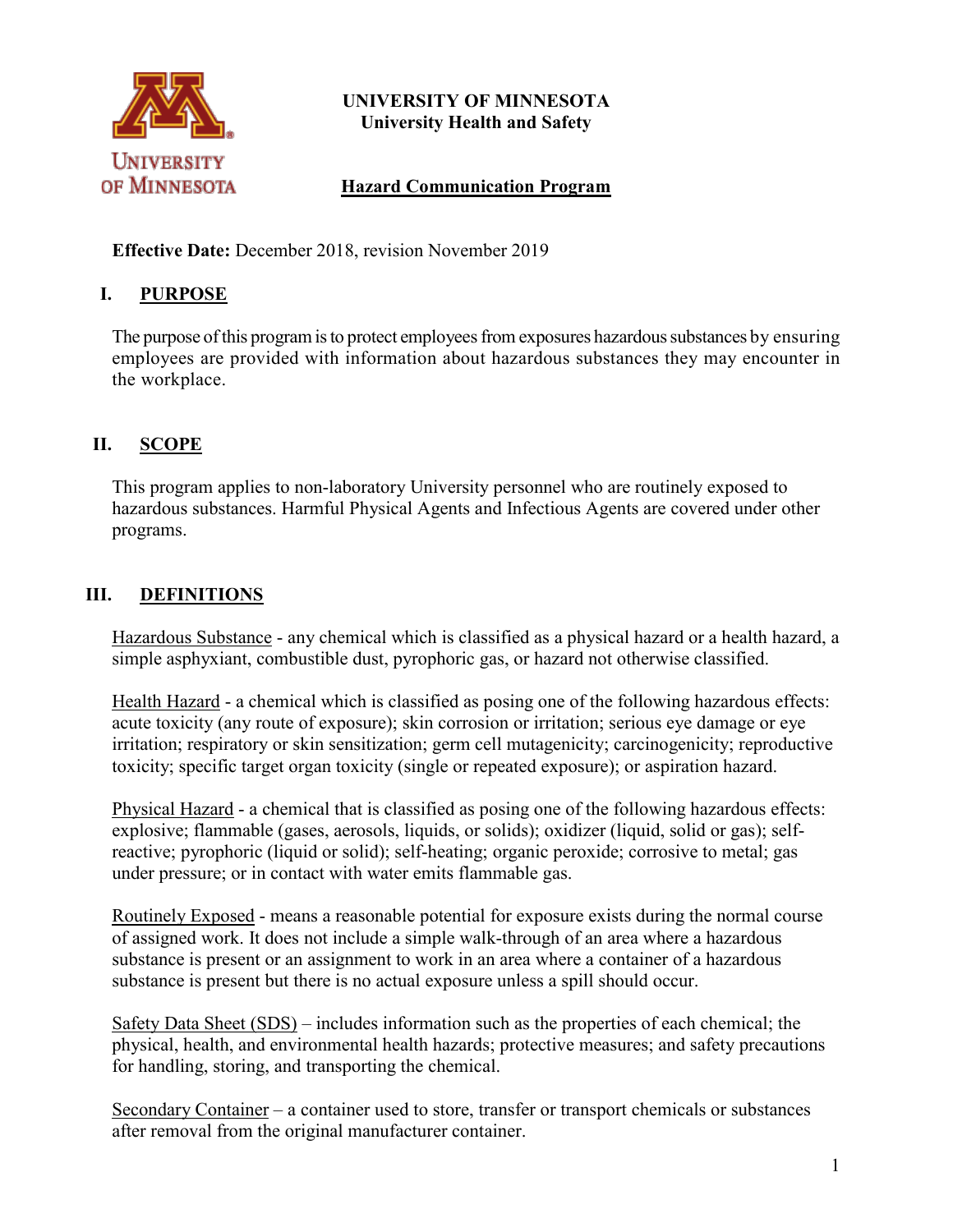## **IV. RESPONSIBILITIES**

#### **Employee Responsibilities**

- Attend initial and annual Hazard Communication training.
- Review and understand safe handling procedures, safe work practices, personal protective equipment (PPE) requirements and emergency procedures for chemicals or other hazards in the workplace.
- Follow safe work procedures and wear PPE when required.
- Maintain appropriate labels on original containers.
- Label and cap all secondary containers.
- Notify supervisor of any uncorrected safety concerns.
- Notify supervisor of any injury or illness immediately.

### **Supervisor Responsibilities**

- Evaluate work areas to identify hazardous substances used.
- Maintain an inventory list of all products containing hazardous chemicals used by employees.
- Evaluate the need for PPE use. When appropriate, provide and enforce the use of PPE.
- Ensure primary and secondary containers containing hazardous chemicals are properly labeled as to their contents, hazards.
- Ensure employees receive initial and annual refresher training and when new products are being introduced into the workplace.
- Training must include:
	- o review of hazardous substances used by employees
	- o how to read and understand labels and safety data sheets
	- o labeling requirements
	- o how to obtain SDSs and other safety information
- Ensure employees follow safe handling procedures when storing, handling or using hazardous chemicals.
- Ensure employees know how to obtain copies of SDS sheets.
- Upon request by an employee or contractor, provide a copy of the SDS during the work shift.
- Inform employees and contractors of the hazards involved in non-routine tasks and the hazards of chemicals contained in pipes in the work area.

## **Departmental Responsibilities**

- Ensure work areas are evaluated to identify where chemical hazards exist.
- Eliminate hazardous chemicals where feasible.
- Make sure eye washes are available and maintained where necessary.
- Ensure affected employees are appropriately trained.